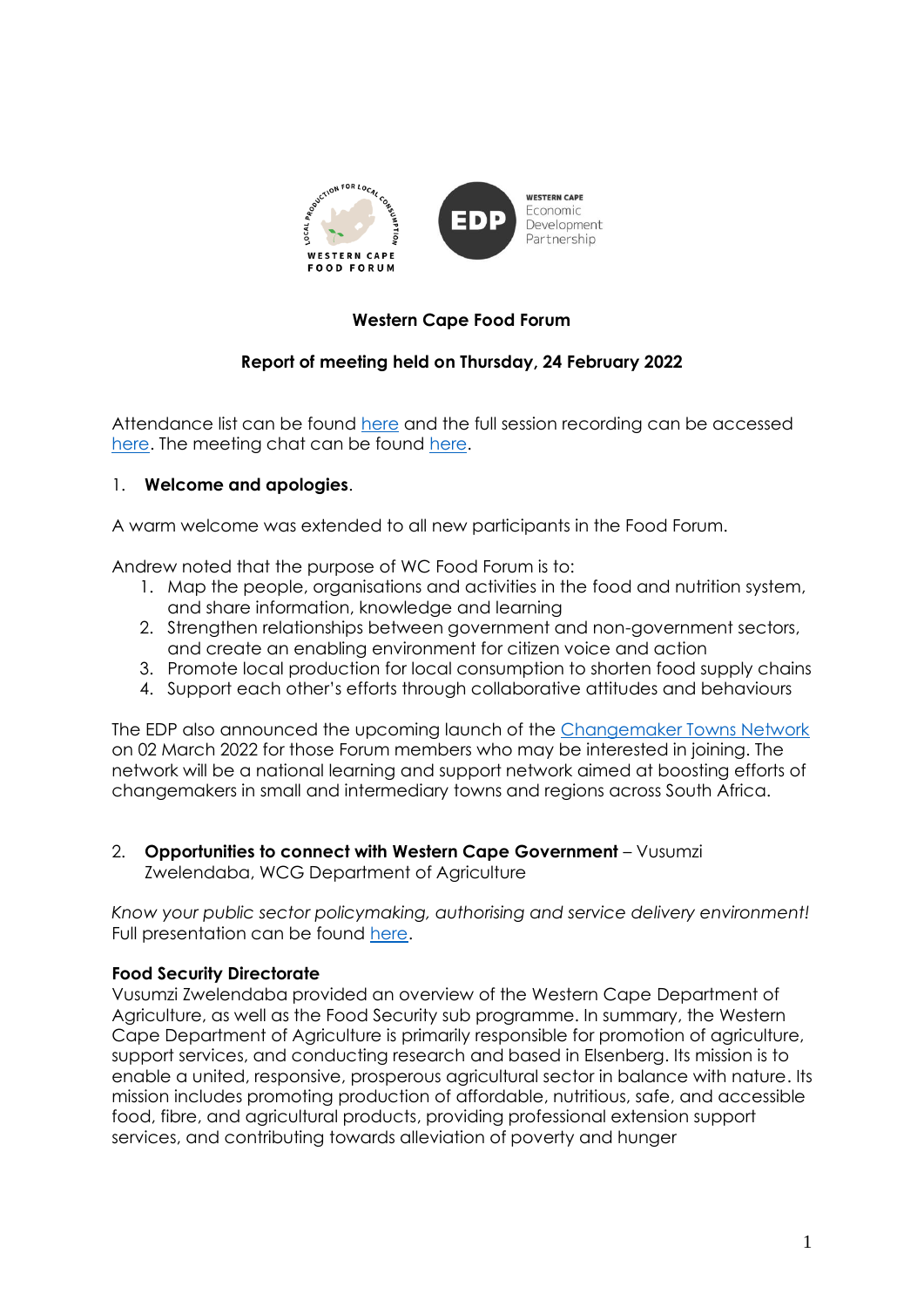The Food Security sub programme falls under Agricultural Producer Support & Development. It includes producer support, extension services, and food security (household, communal, and school food projects/gardens and smaller holder farmers). CASIDRA is the implementing agent. The Food Security sub programme includes different initiatives to address household food insecurity, such as interventions that look at affordability, availability, and accessibility. There has been a growing recognition that the Department needs to look at both food and nutrition requirements.

Interventions include:

- Household food security initiatives
- Community food security projects/gardens
- School food security projects/gardens
- Support of smallholder farmers

#### **How to access support:**

#### **Community and school gardens:**

- Community projects and schools can receive support (no more than R170 000) mainly for irrigation, fence, production inputs, protective clothing and tools
- Can apply for an additional R30 000 to top up previous funding if needed
- Applications are assessed by the Food Security CPAC
- Criteria include:
	- o Access to land in case of leased, minimum 5 year lease (letter stating this)
	- o Access to water no municipal water
	- o Priority is given to women, youth, and people with disability
- Involvement of municipalities
- Training is compulsory
- Parents of learners should be involved in school gardens

### **Community and School Gardens**

- Receives support to the value of no more than R170 000 mainly for irrigation, fence, production inputs, protective clothing and tools
- If more funds are required an additional amount of R 30 000 is granted to top previous funding but not more than R 200 000.
- Applications are assessed by the Food Security CPAC. Criteria.

Access to land, in case of leased - minimum 5 year lease

Access to water - No municipal water.

Priority is given to women, youth, and people with disability

-Involvement of municipalities.

**AN ESTED IS COMPUISORY.** 

-Parents for learners should be involved in school gardens.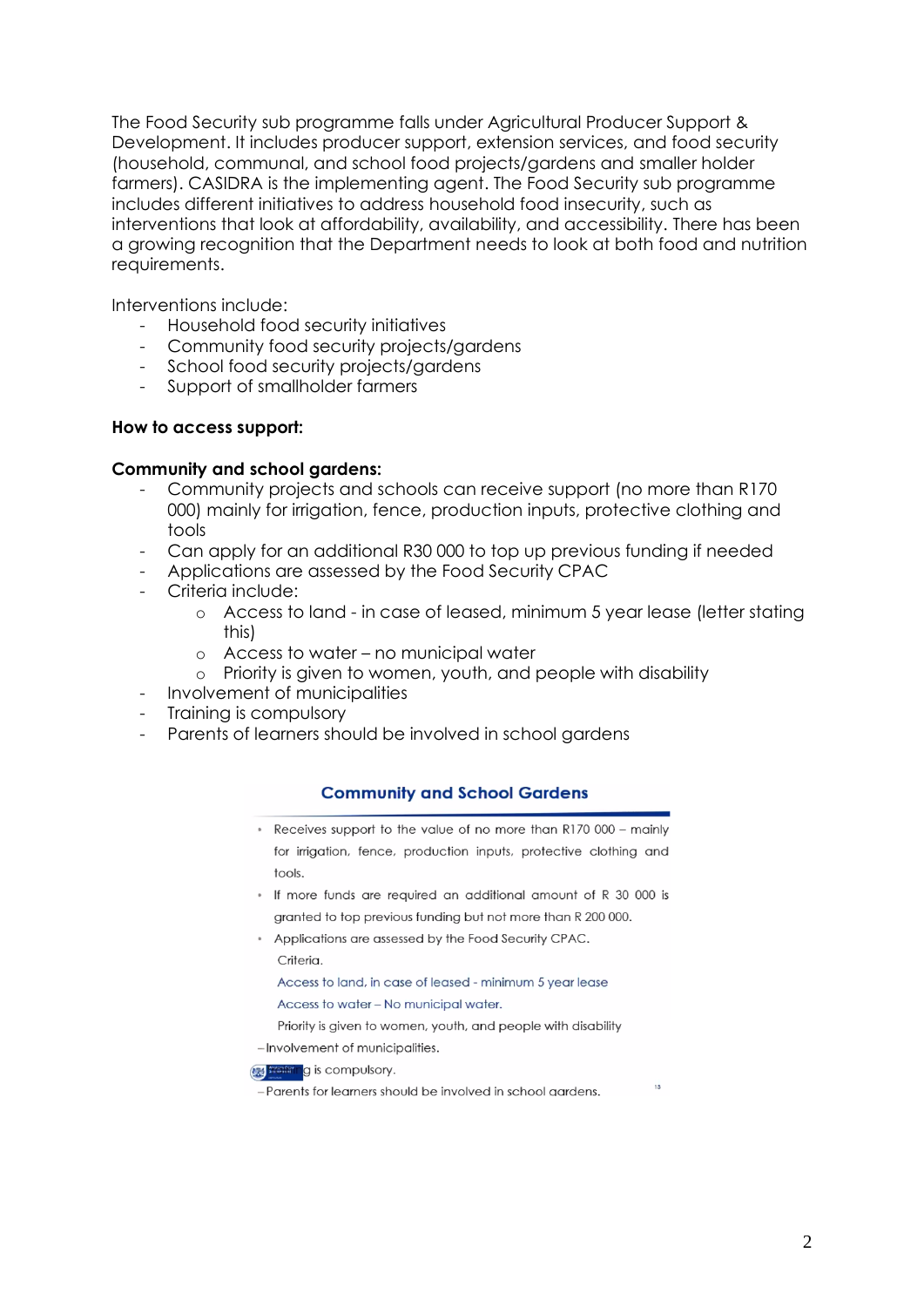#### Selection criteria - Community & School Gardens

- . It has to be a land or agrarian reform project, including a lease agreement on private land for 5 years
- 3 year lease agreement on government or commonage owned land.
- . 3 year lease agreement for development of Church land.
- . The lease agreement can be in the form of a letter provided and signed by the authorised management of government or church land.
- . The letter should clearly indicate the size of the land, the length of the lease and the availability of power and water.
- The letter should be co-signed by the beneficiary.
- -The lease agreement may be reduced under the following circumstances:
- -Applications for productions costs and removable assets to a total value of R 200 000 ONLY (Excluding strategic projects), may be allocated with a 3 year lease agreement on all land.
- -All other cases with merit must referred to DPAC.
- -It has contribute to food security.
- The project must have a potential to create and sustain jobs contribute to the Expended Public Works Programme (EPWP).
- -The project must have the potential to become viable and sustainable. I

#### **Household food production:**

Items provided: grey water filter system, rainwater harvesting tank and gutters, Vermi Compost Kit, garden tools, production inputs, water tank with slabs and gutters OR chicken house, chicken house material, equipment.

- Applicants must have access to land (backyard)
- Can prove their interest and ability to do gardening
- Income is not more than R4500/household per month
- Priority is given to persons on indigent registers
- If chickens, builds own chicken structure
- Current agricultural activity present

## **Household Food Production**

#### 1. Household Food Garden Support

- Applicants must have access land (backyard).
- Applicants can prove their interest and ability to do gardening.
- Income should not be more than R 4500 / household per month.
- Priority is given to persons on the indigent registers.
- If chickens build own chicken structure.
- Current agricultural activity present
- Items provided:

Grey water filter system. Rain water harvesting tank and gutters. Vermi Compost Kit (Wormery). Garden tools and a watering can.

#### **Questions:**

Who to contact in each area to help with applications and information sessions on the ground? – have District managers with extension officers, 2-3 offices within each district, will share this information with EDP to share with this report

## Western Cape

# Selection criteria - Continued.....



Production inputs.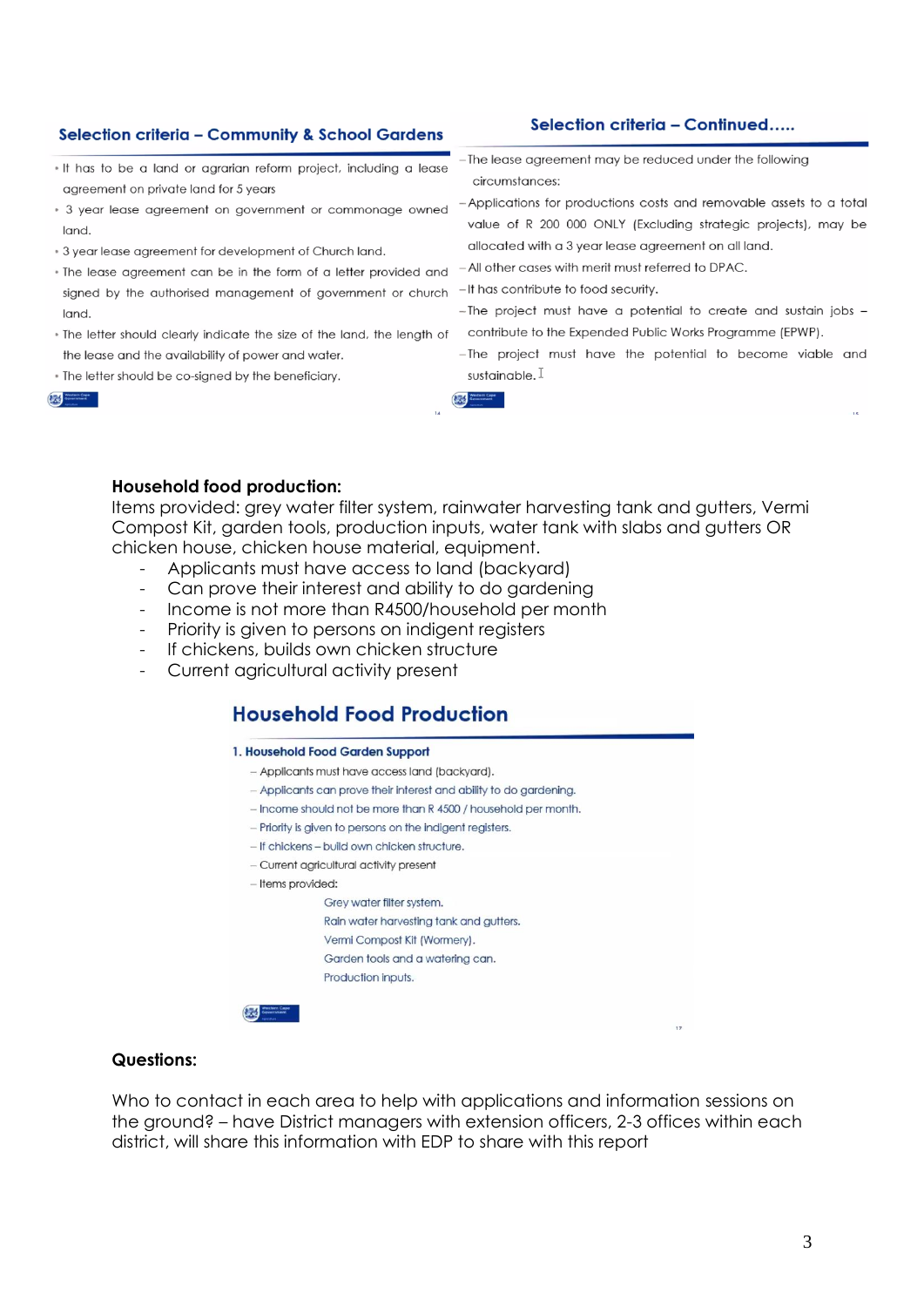How can schools get access to this funding? – go through regional offices or contact Vusumzi's office (see below) and he will direct to the appropriate person.

For community projects, is there a formalized partnership with EPWP? Or is that communication with local municipality? – goes through local economic development with the Municipality.

#### **For more information, contact sub-programme managers for districts or Vusumzi:**

Vusumzi Zwelendaba Director: Food Security Agricultural Producer Support & Development Tel: 021 808 5226 Cell: 065 937 4585 Email: [vusumziz@elsenburg.com](mailto:vusumziz@elsenburg.com)

Contact details for district offices can be found [here.](https://drive.google.com/file/d/1CDgn8F8o_zwRAS-l_9UvqJW-8LaUY0j_/view?usp=sharing) Application for subsistence financial assistance can be found [here.](https://drive.google.com/file/d/1Vho8zl0OeeFRxHy9CdPyXr1aLKHBNd3d/view?usp=sharing) Application for household garden support can be found [here.](https://drive.google.com/file/d/1bHwRQbpnE8pHZ4heYDt2vohxVWM3zZzX/view?usp=sharing)

3. **Agriculture and the green economy** – Sibusisiwe Maseko, Senior Agriculture Analyst, Sustainable Agriculture Team, GreenCape

Full presentation can be found [here.](https://drive.google.com/file/d/1BoBSyVkHf9tt0jaspyz99wFKtU0uS_UP/view?usp=sharing)

Sibusisiwe shared information about GreenCape and its recent projects including research and annual market intelligence reports that speak to opportunities, market sizes, barriers, and macro environment. All reports are available on the GreenCape website, including market briefs and case studies to help people understand the pros and cons and investments for green technologies, and a one-stop-shop website for farmers interested in smart and green agriculture in collaboration with the WC Department of Agriculture [https://www.greenagri.org.za/.](https://www.greenagri.org.za/)

The recent Agriculture and the Green Economy project in Cape Town has focused on investing in green technologies for urban farmers. This project focuses on primary agriculture production – e.g., technologies that would result in increased yields and outputs. GreenCape has looked at three levels of technology interventions, as well as which technologies would be most application for different profiles and found that most opportunities are among small-scale and medium-large commercial farms. Urban farmers fall among small-scale commercial farms. The team visited many farms, including the Vegkop Farm in Philippi – whose primary constraints are soil health, high cost of compost, and composting technology – as well as uBuhle beNdalo in Khayelitsha – whose primary constraints include market access, accessing online markets, and growing organic foods market in Khayelitsha.

Overall, the project spoke to 11 urban farmers and visited 6 urban farms, and engaged with technology suppliers, markets, retailers. Areas for further investigation include market access, micro-financing and micro-credit, and circularity within urban farming.

For questions or comments please contact Sibusisiwe Maseko Senior Agricultural Analyst, [sibusisiwe@green-cape.co.za](mailto:sibusisiwe@green-cape.co.za)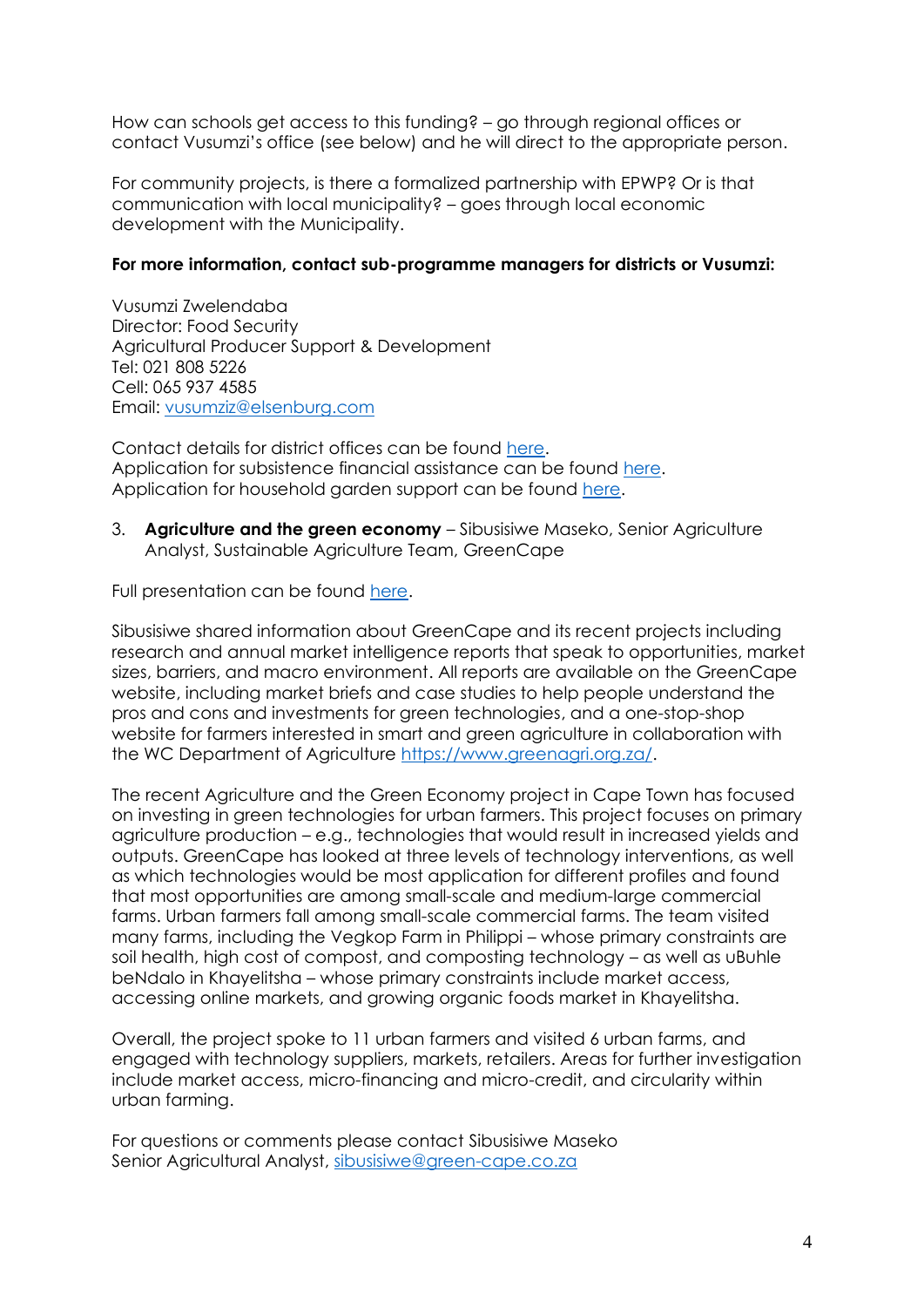### **Questions/comments:**

- Soil fertility using fungi, bacteria and a natural composting stack is key for farmers.
- Need investment into shared service fertility compost inputs in every Municipality:
	- o Upcoming organic landfill ban can present an opportunity for waste solutions providers to act innovatively- please contact GreenCape if you know service providers who would be interested
	- o Ideal to also work through regional or farmers collectives need to service the farmers on the ground (highest cost for them currently)
- Need to look at providing support that scales agroecology and organic farmers.
- Ladles of Love Feed the Soil programme has gained momentum, now also doing Oranjezicht and possibly Constantia coming up and connecting with a company that wants to distribute eco waste kits through their stores. Sent out first bags (60 bags) of compost to farmer last week.

### 4. **Information updates and knowledge sharing** – plans for 2022**:**

The Forum continued with updates about what is happening in different localities to share knowledge, 'join the dots' and consider how to support each other and work in a collaborative way to ensure collective impact in the food and nutrition system. Themes across the initiatives shared included:

- The impressive work of community/household/school/ECD gardens
- The incredible support networks and services available for garden and farming initiatives
- The interest and importance of food waste (both edible food rescue and food waste rescue for compost)
- The growing opportunities for green tech in food system

### **Ali Conn, SA Harvest**

SA Harvest rescues food from going to waste and provides it to communities across the country. The food that is rescued is edible, and many know that food waste is a global problem. 12.5 million tonnes of food go to waste every year in SA. SA Harvest focus areas include:

- Food rescue & distribution focus on logistics in rescuing and delivering food
- Data & technology focus on data sharing with all NGOs and stakeholders
- Systemic intervention advocating for changes to government policies

SA Harvest has doubled the amount of food rescued and more than doubled meals delivered between year 1 and year 2. The aim for 2022 is 15 million meals, a stronger focus on ECD and old-age, 2 more hubs in Lusikisiki & Nelspruit, collaborating with other brands and non-profits, and strengthening reverse logistics and oxidant (e.g. when trucks are traveling empty, utilising the space).

### **Ben Getz, Urban Harvest**

Urban Harvest was founded in 2006 and provides edible garden support services and organic food gardens. Examples of Urban Harvest projects include school gardens, training, and building beautiful highly productive and biodiverse gardens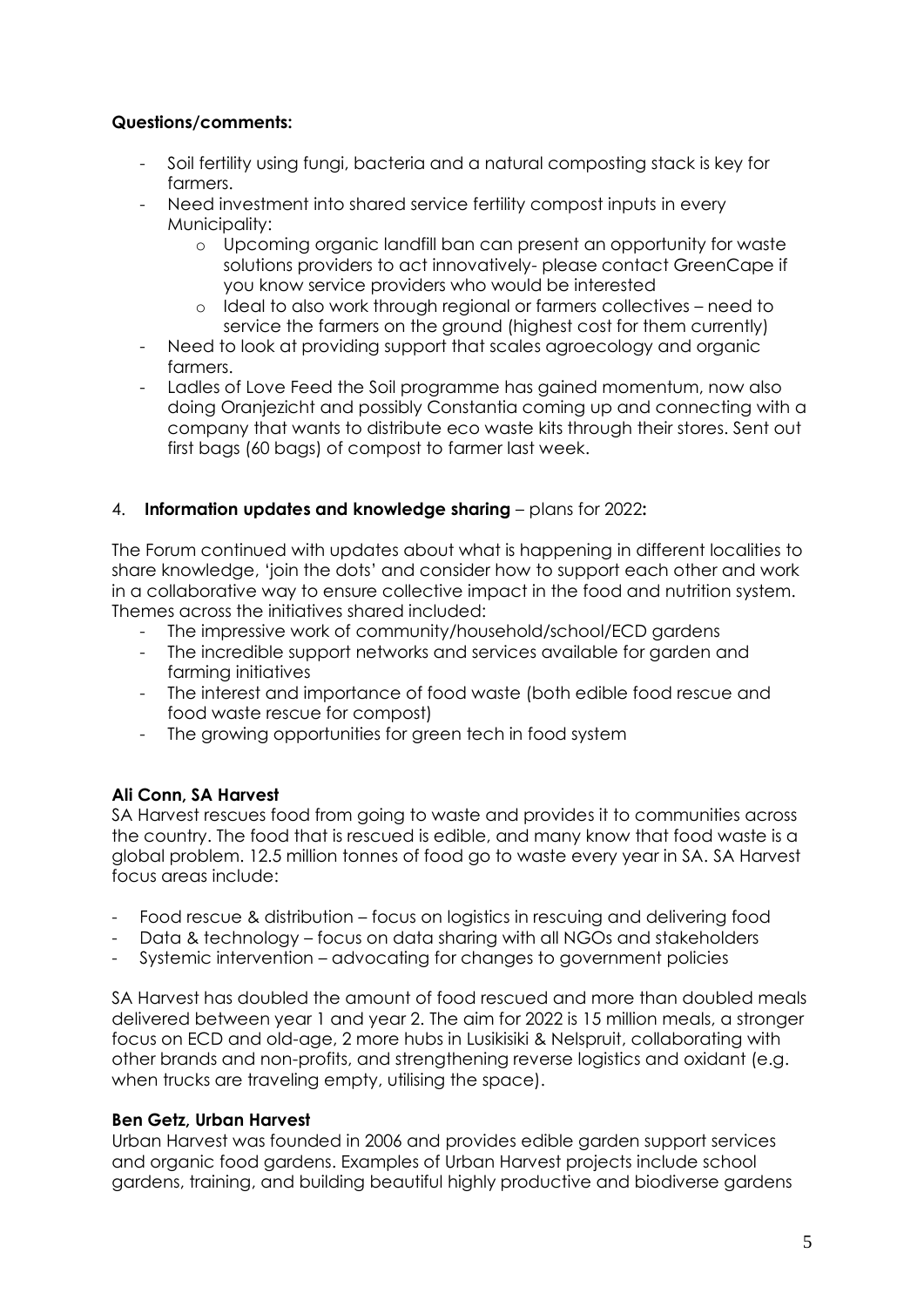through permaculture. The focus for this year will be the Family Food Gardens programme, which is a programme of household-level interventions. Urban Harvest is also working in Langa with SA Urban Food & Farming Trust, and will be running more training courses this year for the broader Cape Town community. The Urban Harvest team is currently also setting up gardens at a school in Salt River and every month is setting up home gardens, community gardens, and occasionally gardens at hotels & restaurants. The work includes a focus on maintenance and education, and delivering resources to maintain projects.

#### **Brett Sander, Food for Thought/Cold Mountain Vineyards**

Food for Thought is a local NGO in Stanford working to establish food security programmes locally and a community garden. Last year, Food for Thought got approval from the Municipality for a 10-year lease on a 3-hectre plot which is serviced by the Community Work Programme. The hope for this year is to clear a larger portion of the plot and start expanding the food security programme. The programme has been an experiment in governance between local NGOs, municipality, legislation, and community markets. The group has collaborated with SAOSO, PGS, and MAGIC to enhance governance as well as with the local LED and farmers forums and youth programmes.

The main questions from this experience including how to support a growth path from community gardens to smallholder gardens, and how to build landless farmers into small commercial growers that can add value to local economies.

## **5. Feedback on Urban Food System Toolkit workshop**

At the previous Forum meeting, Tatjana von Bormann, Southern Africa Food Lab, presented a draft Food System Thinking in Cities Tool developed in collaboration with WWF. It aims to help people and institutions to think in new and practical ways about the food system. A follow-up workshop was held on Monday 14 Feb to discuss the tool in more depth. Key takeaways include:

- It can be used throughout the food system, not just city areas. New working title: *Food System Thinking: A step-by-step guide for practitioners in towns, cities and regions*
- Through a 13-step 'onion' approach, it is useful for mapping and engaging with the food system at many different scales, levers and actors, from households and neighbourhoods, to local food production and supply chains, to physical and ecological infrastructure, to participatory governance.
- The tool can be used for two-way unpacking of the food system: from the micro to the macro, and vice versa, and can be used to map who is intervening in different parts of the system, and where the potential overlaps and gaps are, in order to promote integrated and coordinated action.
- How do *food system issues connect to other systems*? This starts becoming very complex and potentially demobilising. The challenge is to be able to break the system into manageable pieces, to be able to mobilise and organise voice and action around specific issues and spaces, and at the same time, to conceptualise and be able to intervene at a food systems governance level.
- There was agreement to test the toolkit in Langa.